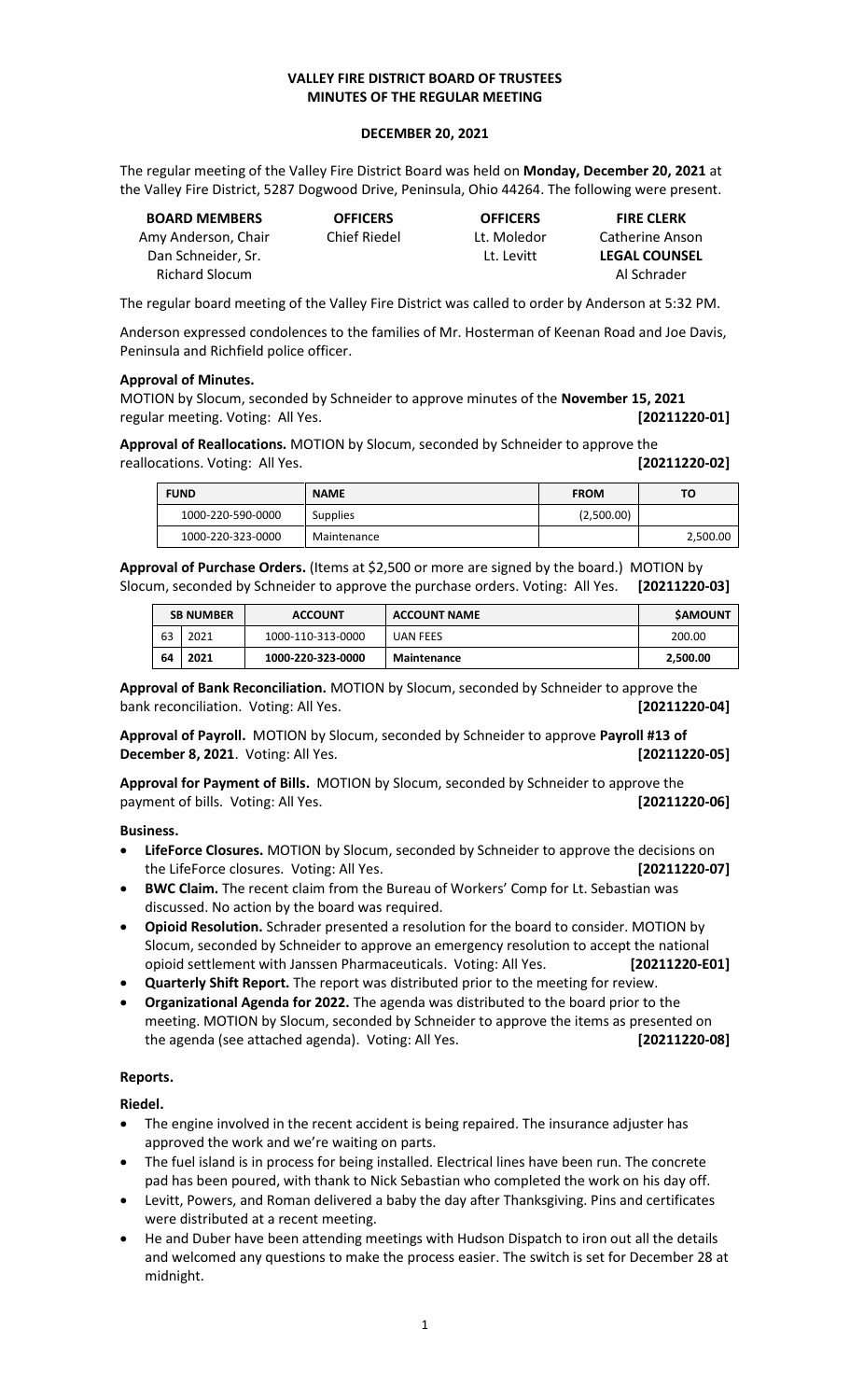# **VALLEY FIRE DISTRICT BOARD OF TRUSTEES MINUTES OF THE REGULAR MEETING**

## **DECEMBER 20, 2021**

- The Share-A-Christmas food delivery went well with 8 to 10 people helping, including Levitt and his two sons.
- We would like to scrap the 2005 Ford instead of selling it. We can use it for practice first. MOTION by Slocum, seconded by Schneider to approve using the car for practice rescue and then scrapping the vehicle. Voting: All Yes. **[20211220-09]**
- Brandywine Ski hasn't responded to us or Macedonia regarding EMS coverage for the season. We averaged 8 calls per season but the agreement covered the additional second shift.

# **Riedel for Duber.**

- Reapplication of graphics was completed. Medic 2 striping is still pending.
- Two squads were under repair this month.
- Hudson dispatch orientation was carried out including ride-alongs and mutual aid info.

## **Riedel for Packard.**

- Schramm finished training and will be scheduled for shift status.
- Coffee makers have arrived.
- He expressed thanks to the community, Fire Board, department members and Costco for food donations and the delivery of food and gifts. Additional thanks to Moledor and Sebastian for organizing.
- The shift scheduling was a bit tricky for December but is getting better for January. Thanks go to officers and member who took extra shifts to help cover stations.
- Four officers and one firefighter attended the 3-day leadership training in Brecksville.
- He is working on a training schedule for 2022.

# **Moledor.**

- Seven inspections have been completed this month.
- The food drive at Costco collected \$750 in donations and the funds were used immediately to buy additional items for Share-A-Christmas.
- Timing was perfect for the new bottle of gas which came in just as the old one ran out.
- Shirts have been ordered. We will be looking for new vendors since we weren't able to buy at discount for large purchases this time.
- He expressed thanks to everyone who helped out with the food drive.
- Anderson thanked him for leading the food drive.

## **Moledor for Sebastian.**

- The WIFI set up at Station 2 is almost complete.
- He is continuing to work with Akron Children's Hospital on volume issues.
- He's been working with Levitt on quotes for the new squad.

## **Levitt.**

- They contacted two vendors for quotes for a new squad to replace the 2008 vehicle. OPTION 1: Diesel Freightliner chassis will have an early 2024 expected delivery at an approximate cost of \$375k with a loading system/cot. OPTION 2: An F550 4X4 gas engine with an expected delivery by 18 months at a lower cost. Both options fit the state bid. He will secure quotes by the January meeting for the board to review.
- Expected delivery of the new tanker is still March 2022 although no update was available for the Freightliner chassis. With the graphics changes, the total cost is now \$358,750.05, roughly a \$3,700 difference.

**Schrader** will have information on the operating levy for the January meeting.

**Schneider** stated that the police have stopped helping out on fire/EMS runs unless there's been a traffic accident.

**Anderson** expressed much appreciation for all the work done for Share-A-Christmas, now in its  $22<sup>nd</sup>$  year. The event helps out both the Peninsula and Boston Township communities. Slocum thanked Anderson for her leadership on the event.

There being no further business, Slocum motioned to adjourn the meeting at 6:50 PM.

Respectfully submitted,

Catherine Anson, Clerk Amy Anderson, Chair